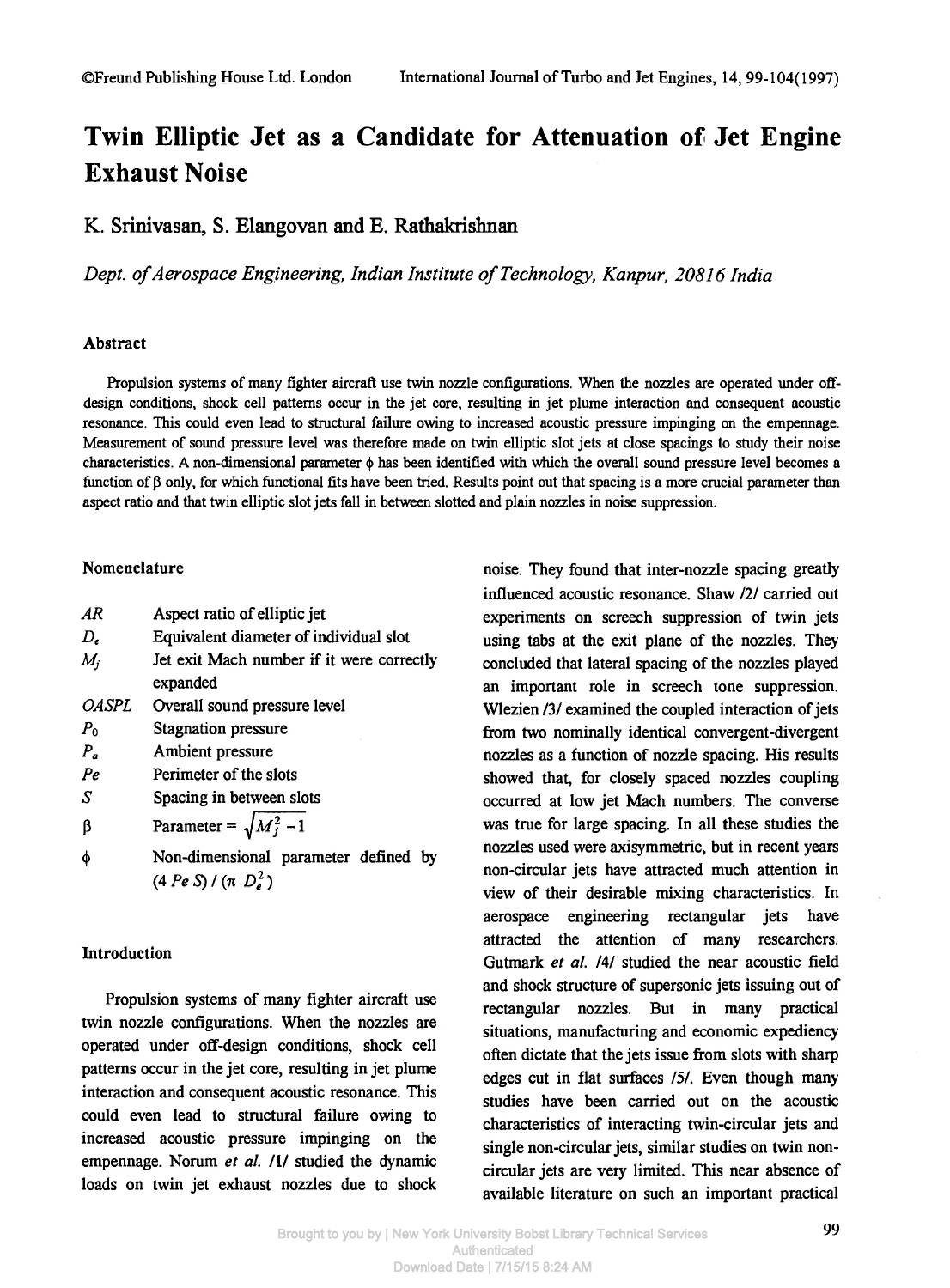problem prompted the authors to carry out the present investigation.

The study of elliptic jets is interesting for two reasons. First, it is an intermediate configuration between the two simple and extensively studied geometries - plane and circular jets. Secondly, studies have revealed that the rectangular jet structures become elliptic-like soon after their roll up in rectangular jets. Thus, a systematic study of elliptic jets is also highly relevant for an understanding of the dynamics of rectangular jets which have important practical applications. Elliptic slots, instead of contoured elliptic nozzles, have been chosen for the present study because of the following considerations: In many practical applications, expeditious manufacturing and ease of installation may necessitate the use of sharp edged slots in preference to nozzles with contoured upstream shaping /6/. Moreover, in order to study the effect of aspect ratio alone on the noise level of elliptic jets, it becomes necessary that contoured elliptic nozzles of different aspect ratios must be fabricated for comparison, in such a way that identical development of boundary layer up to the

nozzle exit is ensured. This practical difficulty can be overcome if slots are used instead of nozzles as pointed out by Hussain and Husain *111.* As the plates on which the elliptic slots were made were very thin (2 mm thick), negligible growth of boundary layer at the exit was ensured.

# **Experimental Setup and Procedure**

The experiments were carried out using a high speed jet test facility which consisted of a cylindrical settling chamber as shown in Fig. 1, which is supplied with compressed air from high pressure storage tanks. The area ratio between the settling chamber end plate and a single slot was 100. The settling chamber pressure was regulated using a pressure regulating valve. Circular plates of 2 mm thickness, over which twin elliptic slots were made, were attached to the end plate of the settling chamber as shown in Fig. 1. In all the models, each slot was of area equal to that of a 10 mm diameter circular slot. Thus, the equivalent diameter  $D_{\epsilon}$  of each slot was 10 mm. The aspect ratios (AR) of the



Fig. 1: The experimental setup

Brought to you by | New York University Bobst Library Technical Services Authenticated Download Date | 7/15/15 8:24 AM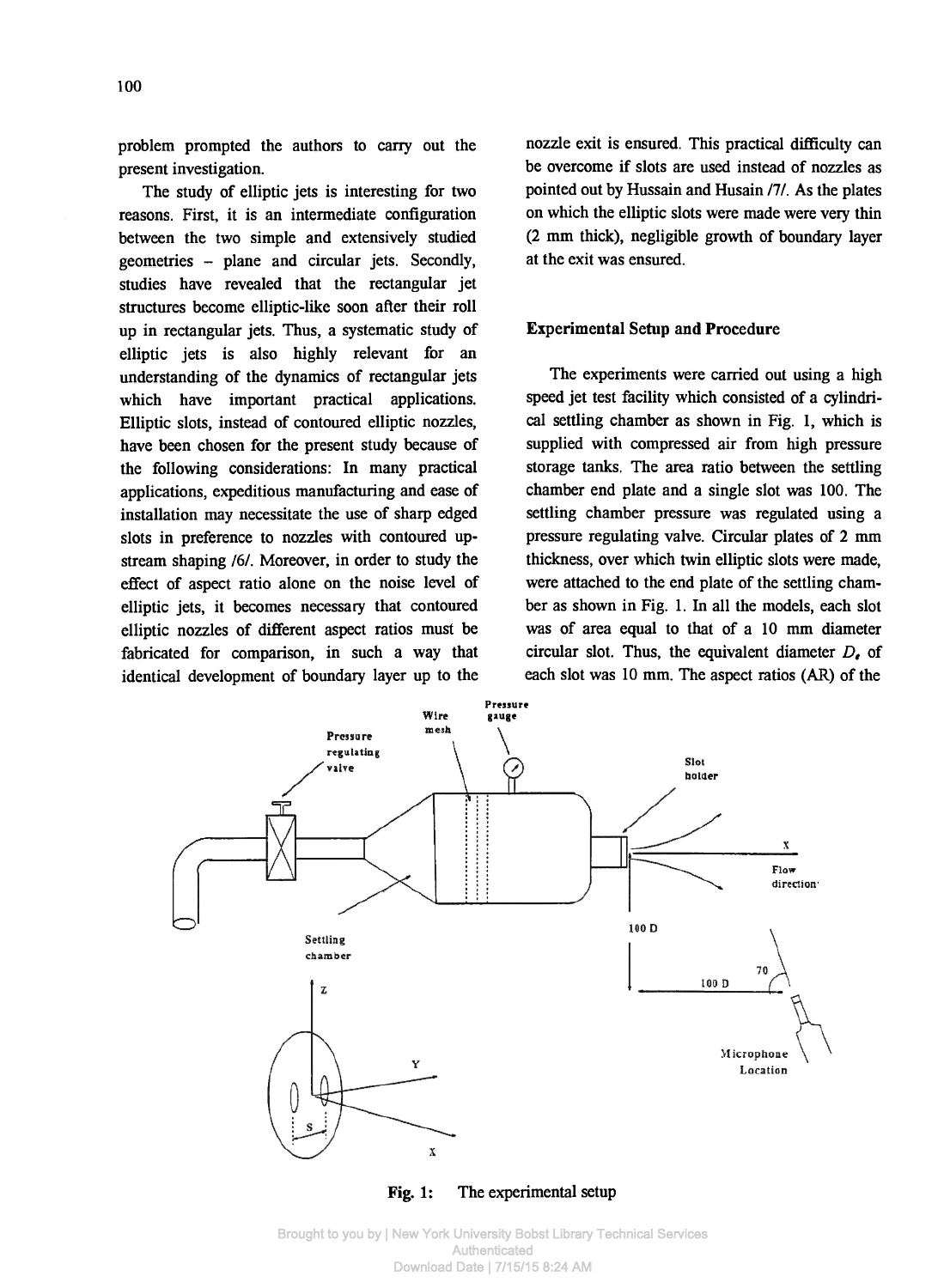elliptic slots studied were  $2:1$ ,  $2:5:1$ ,  $3:1$  and  $4:1$ . and the inter-slot spacings  $(S)$  used were 10 mm and 15 mm corresponding to non-dimensional spacing *S/D,* of 1.0 and 1.5, respectively. The noise level measurements were carried out for sonic and underexpanded conditions in the pressure ratio (stagnation to ambient) range of 1.89 to 3.21. The overall sound pressure level (OASPL), which is a single measure indicative of the total amount of sound at a given spatial location, was measured using a model 2231 Β & Κ sound level meter and a 1/4 inch microphone, the microphone at a fixed position was located at about 100 equivalent diameters away from the twin jet axis as shown in Fig. 1. The microphone was kept at an angle of 70° for the measurements. The distance of 100 *D,* was chosen in order to compare the present results with those of Krothapalli *et al. /&/.* 

## Results and Discussion

A principal method of clarifying the role of turbulent mixing and acoustic shielding in the twin jet experiments is using the inter-nozzle spacing as a parameter. At larger spacings, the turbulent mixing effects will be minimal and the acoustic shielding

effects will dominate. Conversely, at close spacings the turbulent mixing effects will be enhanced and acoustic shielding will be minimized *191.* As the primary purpose of the present study is to understand the effect of turbulent mixing and jet interaction on noise generation, close spacings of  $S/D<sub>a</sub> = 1.0$  and 1.5 were chosen for the investigation. Moreover, in the case of such closely spaced twin jets, supercritical flow conditions result in the expansion of the jets immediately downstream of the slot exit plane leading to premature merging of the jets and inhibition of acoustic shielding *191.*  Hence, it may be safely presumed that the results of the present study mainly pertain to turbulent mixing and jet interaction effects only.

Figure 2 shows the variation of OASPL with level of underexpansion (represented by  $\beta$ , which is defined as  $\sqrt{M_i^2 - 1}$ , where M<sub>i</sub> is the exit Mach number the jet would have attained if it were correctly expanded) for twin elliptic jets (AR 2:1 and 2.5:1) at spacings  $S/D<sub>a</sub> = 1.0$  and 1.5. It is seen that twin jets with spacing  $SD<sub>n</sub> = 1.5$  have slightly lower pressure levels at lower values of  $\beta$  compared with those with  $SD<sub>e</sub> = 1.0$ , but the latter shows relatively smoother variation of OASPL with  $\beta$  than the former. This may be due to the effect of spacing



Fig. 2: Variation of OASPL with *β AR* 2:1 and 2.5:1

Brought to you by | New York University Bobst Library Technical Services Authenticated Download Date | 7/15/15 8:24 AM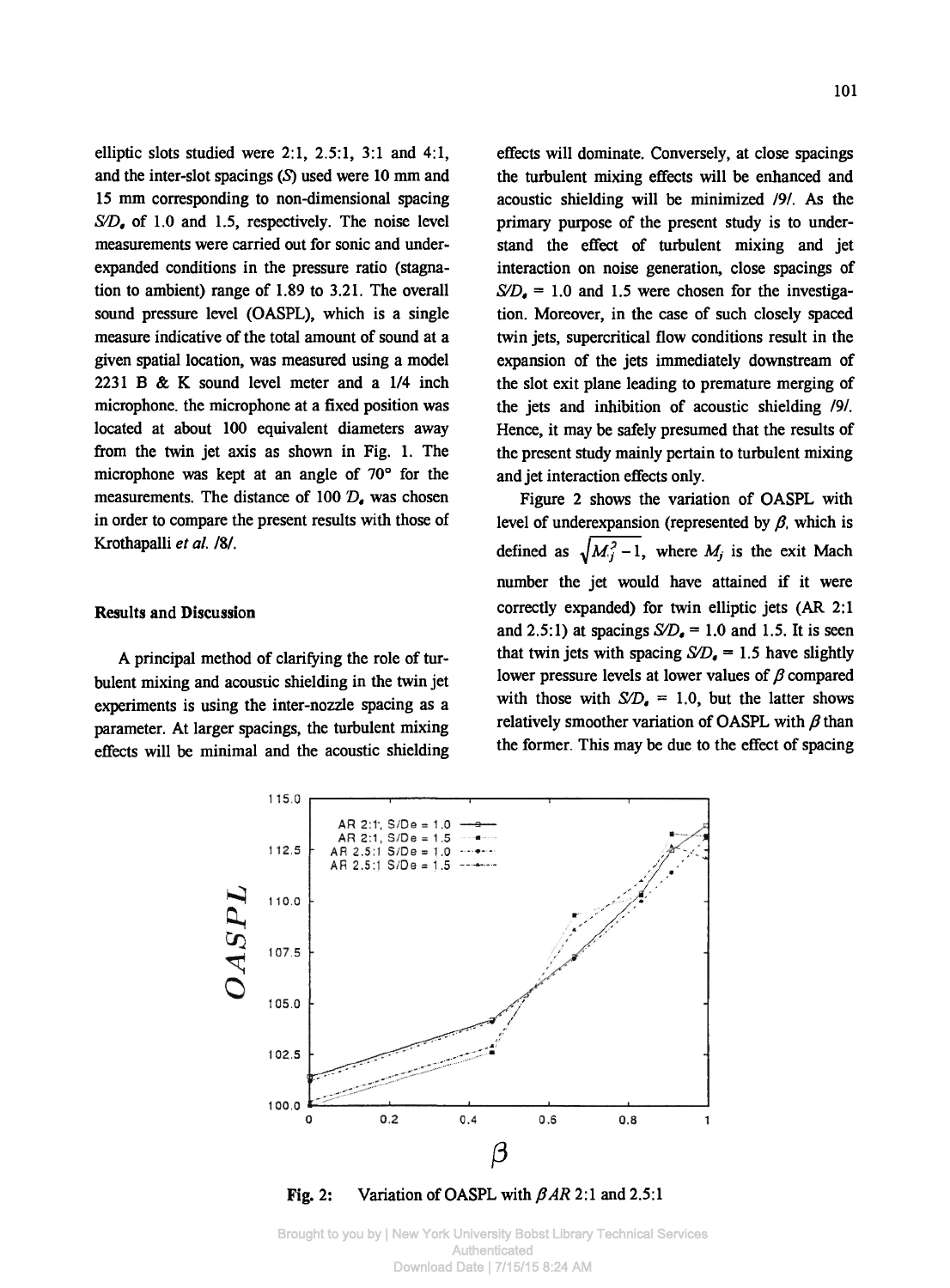on the acoustic coupling. This smooth variation of very closely spaced jets compared with slightly wider spaced jets emphasizes the importance of inter-jet spacing as brought out in references /1-3/ for twin circular jets and seems to be valid for twin elliptic jets also. Thus, spacing is found to play a more dominant role than aspect ratio. But the complete understanding of the exact nature of the role of spacing on jet noise needs further experimentation for various combinations of spacings and aspect ratios.

To investigate the dependence of OASPL on

aspect ratio and  $\beta$ , constant OASPL contours are plotted as shown in Fig. 3. As expected,  $\beta$  seems to be a more crucial parameter, strongly influencing the sound pressure level. To study the functional dependence of the geometrical parameters; Pe, S,  $D_{\epsilon}$ , a non-dimensional parameter  $\phi$  defined as

$$
b = \frac{\text{Perimeter} \times \text{Spacing}}{\text{Area}} = \frac{4}{\pi} \frac{Pe}{D_e} \frac{S}{D_e}
$$

has been identified. The overall sound pressure level variation with  $\phi$  is shown in Fig. 4. It is obvious from these results that the OASPL remains almost invariant with *φ* for a given *β.* Hence, without loss



Fig. 4: Variation of OASPL with parameter *φ* 

Brought to you by | New York University Bobst Library Technical Services Authenticated Download Date | 7/15/15 8:24 AM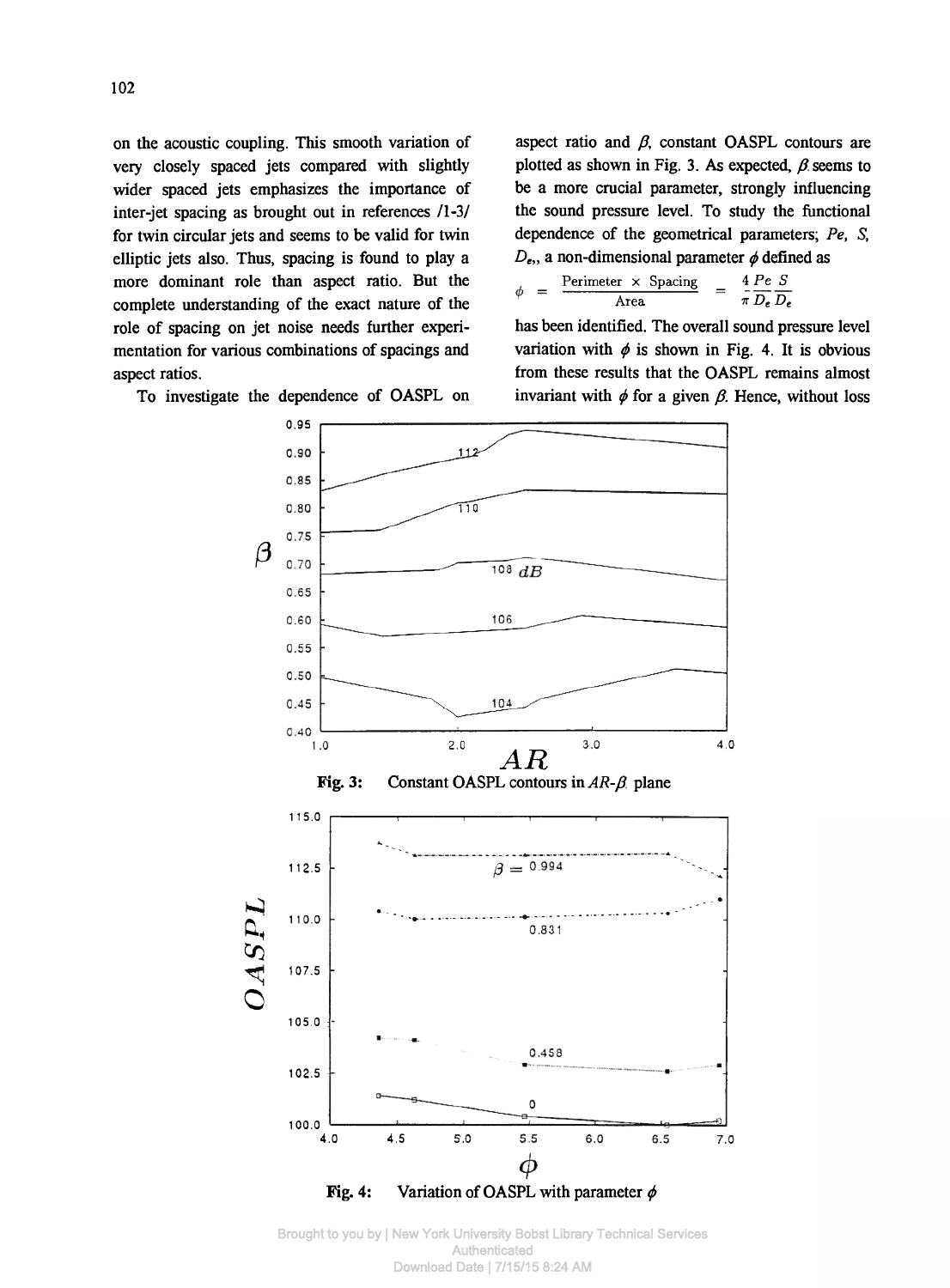**of generality, it may be assumed that OASPL is a function of β only with the introduction of φ. Using this assumption and the experimental data, a functional form of OASPL in terms of β has been identified as** 

$$
OASPL(\beta) = 10.645 \beta^2 + 3.467 \beta + 100.36 \tag{1}
$$

**where the constants were obtained by least squares technique. To authenticate the above form in which OASPL** is quadratic in  $\beta$ , a check has been tried by **assuming that OASPL varies as a real power of β and evaluating that exponent, leading to the equation** 

$$
OASPL(\beta) = 14.069 \beta^{1.664} + 100.31 \tag{2}
$$

**The variation of OASPL with β using Eqs. (1) and (2) are plotted in Fig. 5. The experimental results are also included for comparison. From the plots it is seen that the maximum error between the fits [Eqs. (1) and (2)] and the measurements is less than 2dB. It is also seen that the two functional fits almost overlap within the present range of β. Further, it can be inferred that the results obtained**  with Eqs. (1) and (2) agree within 2dB even at  $\beta$  = 1.5, which corresponds to a pressure ratio  $P_0/P_a$ 

around 4.75 and within 5dB at  $\beta$  = 2 corresponding to a pressure ratio  $P_0/P_a$  around 10. Therefore, it **may be concluded that the OASPL varies as a real power of**  $\beta$  **where the real exponent lies between 1.66 and 2 up to**  $\beta = 2$ **.** 

**Figure 6 shows the comparison of some of the present results with those of Krothapalli** *et al.* **/8/ for axisymmetric nozzle jets (both plain and slotted). It is interesting to note that the underexpanded jet ftom a plain axisymmetric nozzle shows higher pressure levels for all β values when compared with all other cases indicating that twin elliptic jets are potential candidates for attenuation of jet noise. However, at lower values of β\ noise suppression achieved through twin elliptic slot jets are not as pronounced as that achieved through slotted nozzles.** 

## **Conclusions**

**From the above investigations, the following conclusions are drawn:** 

**1. In twin elliptic slot jets, spacing is found to be a more crucial parameter than aspect ratio in influencing jet noise. The OASPL variation with** 



**Fig. 5: OASPL variation with β - Curve fits and comparison with a few cases**